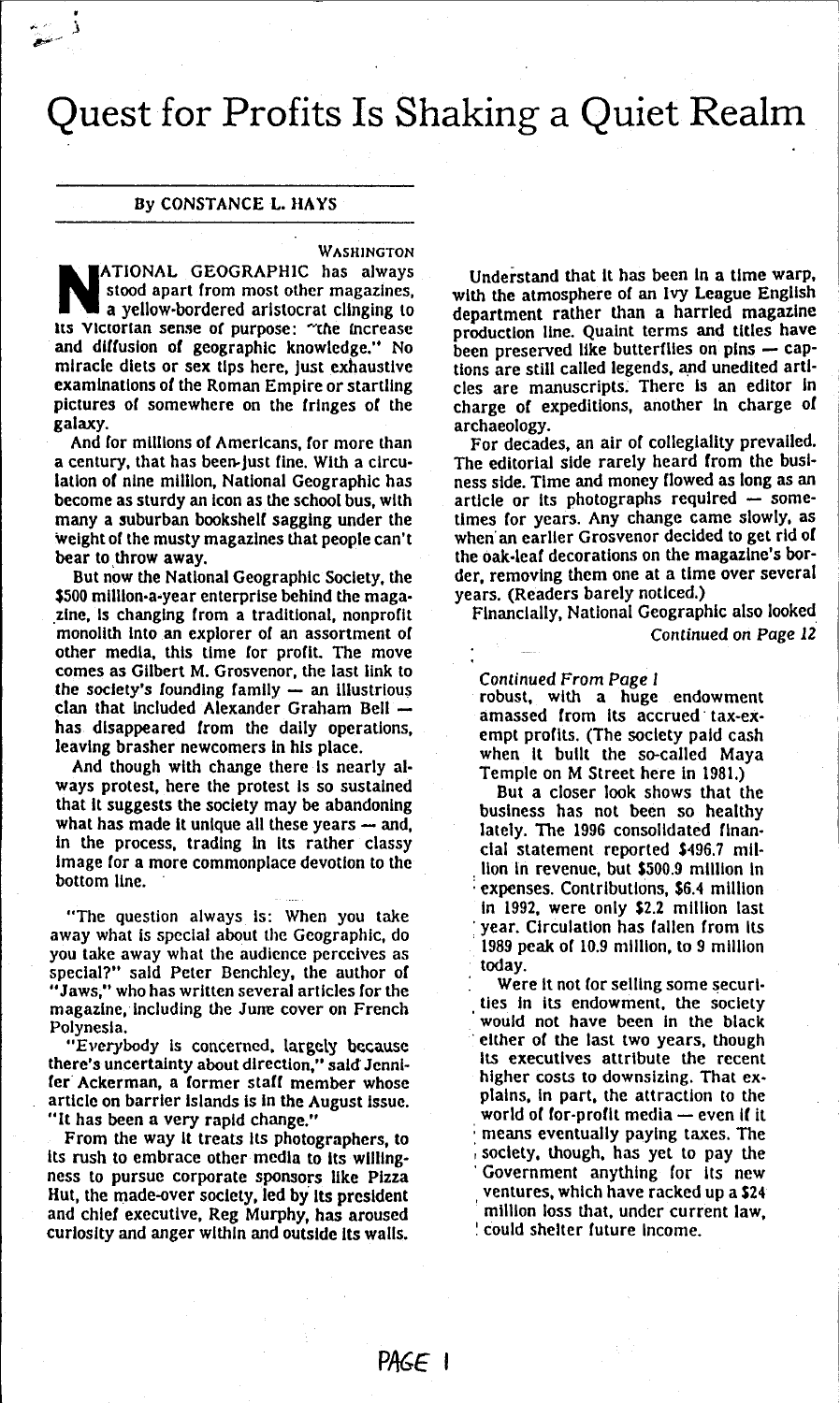PART from the tax Issue, the tension is palpable these days . In the hallways or the olllces .clustered In three buildings along :16th, 17th and M Streets. One editor ;keeps a voodoo doll close at hand - 'not a souvenir trorn a distant expedl tion, but a gift from a friend aware of ;the tumult.

\

"A lot of the people who are mak-.lng decisions right now have busl- ,ness backgrounds," said another edl· ·tor, Robert M. Poole, who Issecond In -command. "All of this is particularly 'difficult for people like me who work for the magazine."

Some people argue that the change 'Is long overdue, that National Geo- 'graphic enjoys an unfair advantage by classifying itself as a nonprofit ,society.

"National Geographic Isn't non-  $\cdot$ profit — it's simply nontaxpaying, .says Dean Hammond, chairman and chief executive of Hammond Maps, which for decades has considered National Geographic a competitor. "As a small Iamlly-owned business, we have paid thousands of times the taxes they have ever paid, and yet they have this self-pollshed halo and the reputation of being good guys:'

Mr. Murphy, who succeeded Mr. Grosvenor a year ago, counters that National Geographic created the Interest In maps In the first place.

The changes at National Geographic started slowly but are now In overdrive. First came the switch from not-for-profit status to a partly taxable Institution In 1994, when the society created National Geographic Ventures, the for-profit arm that includes its television, on-line and mapmaking businesses. Society executives set up the dual structure to. avoid jeopardizing National Geographic's tax-exempt status as It competed in other media. Except for the flagship magazine, which is sent monthly to anyone who pays the \$27 annual membership tee, just about· anything that becomes a' hlgh-volume business or is sold in commercial venues· where It vies with products (rom tax-paying competitors can fall under the for-profit division.

The shift may have spared the society, historically a darling of Capitol Hill, from completely losing its tax-exempt status, as other organizations have recently. But it did not Inoculate the society altogether. Fine print In last week's tax package torces the society to begin paying taxes on millions of dollars of rents and royalties it collects from its forprofit subsidiary as of Jan. 1, 2000. "We are strongly, negatively Impacted by it," Suzanne Dupré, the society's general counsel, said ot the tax bill.

UT like someone's great-aunt<br>who suddenly decides to take<br>up bungee-jumping, the finwho suddenly decides to take up bungee-jurnplng, the finde-siècle Geographic faces other perlis besides taxes. "Talk about a shift," said Peter Miller, the senior assistant editor for expeditions, who Is generally enthusiastic. "You have a new lord and master: What can we do that will thrlli people and stili make money?"

There are plans for all kinds of ventures, from full-length feature films to CD-ROM's that contain every issue of the flagship magazine  $$ an Intormatton trove that might help loyalists feel better about finally shcdding those back copies.

Cable ,television broadcasting

partnerships have been forged with NBC and Rupert Murdoch's British Sky Broadcasting. Hallmark Is a sponsor  $o(\cdot, a \text{ made-for-television})$ mini-series, about Stanley and Llv-Ingstone that will be broadcast on ABC. And talks are on wlth two mov-Ie studios, Columbia Trlstar and Francis Ford. Coppola's American Zoetrope.

PAGE2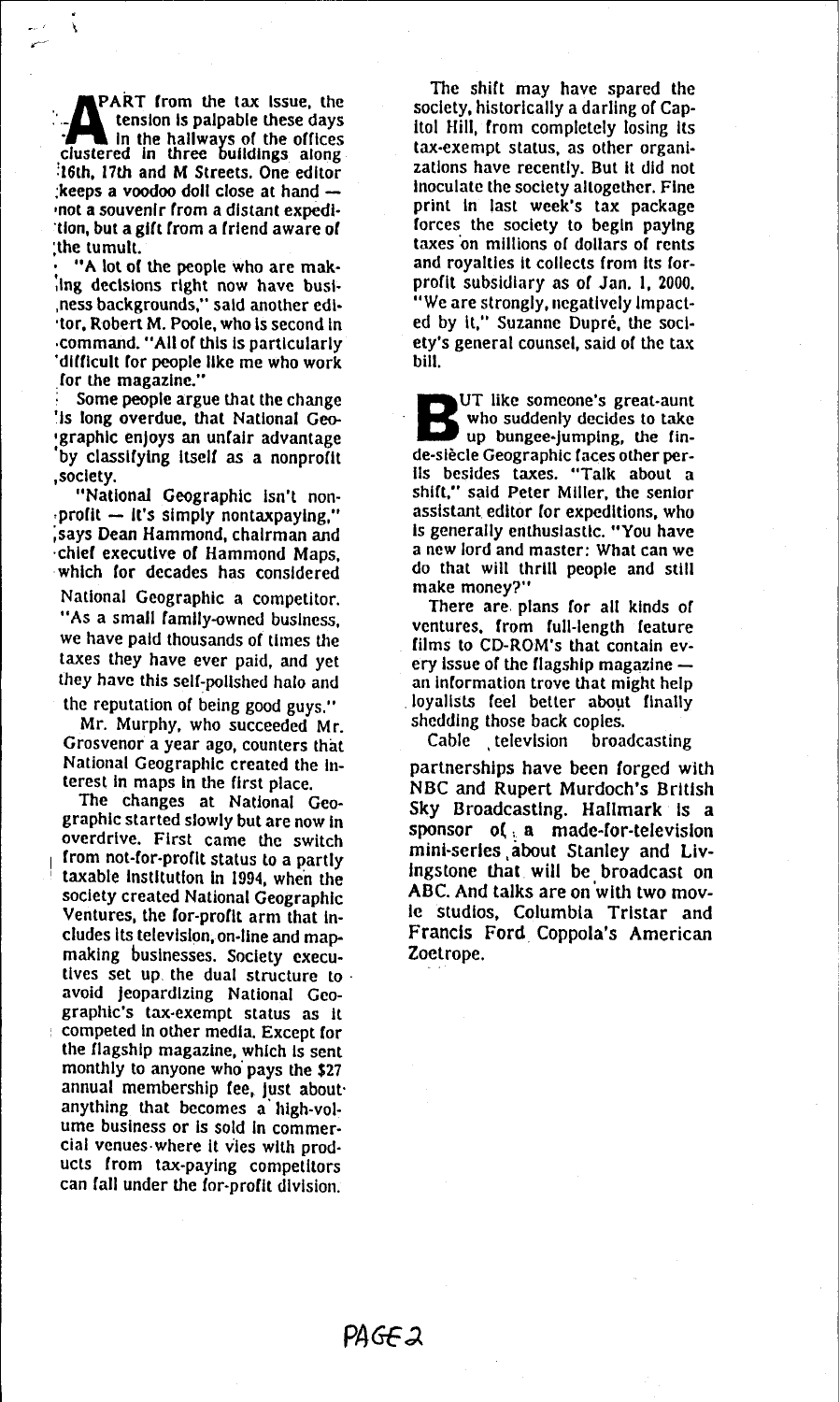Materials that have long been offered exclusively to members  $-$  atlases, videos and books, for example - will finally be offered to the masses  $-$  a nod to the 17 percent decline In membership since 1989. To help that rollout. the map division In January completed the society's first-ever acquisition, a \$2 million Colorado company called Trails illustrated, and struck a partnership with the Geosystems Global Corporation to produce the first National Geographic Road Alias by this fall.

That is not all. About \$20 million was spent for a 44 percent stake In Destination Cinemas, which creates giant Imax theaters In places like WlIIiam Randolph Hearst's castle and national parks. The magazine's site . on the World Wide Web (www.natlonalgeographic.com) Is up and running. Two SpanIsh-language editions, one for Latin Amer-**1\_- \_..1 \_\_ ....** *<sup>t</sup> ...... CO""" .... <sup>I</sup>* **,;It rot., C"1"'Il1'\'" .\_- - --.-** .,"" **- ..** \_ , -- --.- \_., with a Hebrew version to follow.

THE guiding principle is "brand-<br>ing," the use of the trade-<br>marked yellow rectangle to<br>promote other products. At staff **lacks** ing," the use of the trade-. marked yellow rectangle to promote other products. At staff meetings, Disney is held up as a role model for marketing prowess, If not for content. Along those lines, a retail store is set to open this fall at Washington's National Airport, allowing travelers to make Impulse purchases like stuffed animals and coffee-table books.

"The model company that tends to get talked about a lot is Disney, that it's great at brand awareness and brand extension," said Bernard Ohanian, the editorial director or international editions, whose job just became much buster. "For people who are used to the Geographic's style editorially, that can raise some red flags."

Though the new ventures are unfamiliar territory for old-timers, In theory they advance the society's mission: the spread of geographic . knowledge In a country where, Geographic executives say, many people have trouble identifying the Pacific Ocean on an unmarked map. The idea is that when the new ventures are prolltable, they will help pay for society expeditions, research and classroom programs.

l<sup>a</sup> la composición de la composición de la composición de la composición de la composición de la composición de<br>La composición de la composición de la composición de la composición de la composición de la composición de l

But the society's staff members, the true believers In that. mission, aren't taking as well to the upheaval, which many say has threatened the quality of the magazine. To those who would like to slow the pace of change, Martha E. Church, a geographer and board member, says: "We're playing some catch-up. There are people who say, 'Stop, we'd like to think It through.' But I'm afraid that luxury Isn't there."

Among the other vanished luxuries are the annual 25-cent Thanksgiving Among the other vanished luxuries<br>are the annual 25-cent Thanksgiving<br>dinner, revered more for its camara-<br>derie than for food quality; free derie than for food quality; free parking (it now costs \$25 a month) and, more Important, the sense of unlimited time in the field for photographers and writers  $-$  having the commitment, as Mr. Murphy boasts In the society report, to walt 21 days for a gorilla to take a bath.

"You have the new regime saying. 'Why do you have to spend so much time In the field?'" Mr. Ohanian said. "And the editors say. 'No one else produces the product we do.' "

At the magaztne, like everywhere else in publishing, there has been an emphasis on shorter articles. That explains at least some of the flak, says William L. Allen, Ihe magazine's editor. "The staff is overwhelmed and a little bit overworked right now," he added. "We're producing 40 percent more articles than we did two and a hall years ago,"

Some staff members also question the magazine'S decision to switch to lighter-weight paper, which saves a

Continued on Next Page

Continued From Previous Page

bit on postage but, some people say, is not as attractive,

At ground zero of the activity is Mr. Murphy, a Georgia native who held lop posts at The Atlanta Constltution, The San Francisco Examiner and The Baltimore Sun. A 63-yearold with the craggy visage of an osprey, Mr. Murphy calls himself "lhe least scholarly person you know."

PAGE 3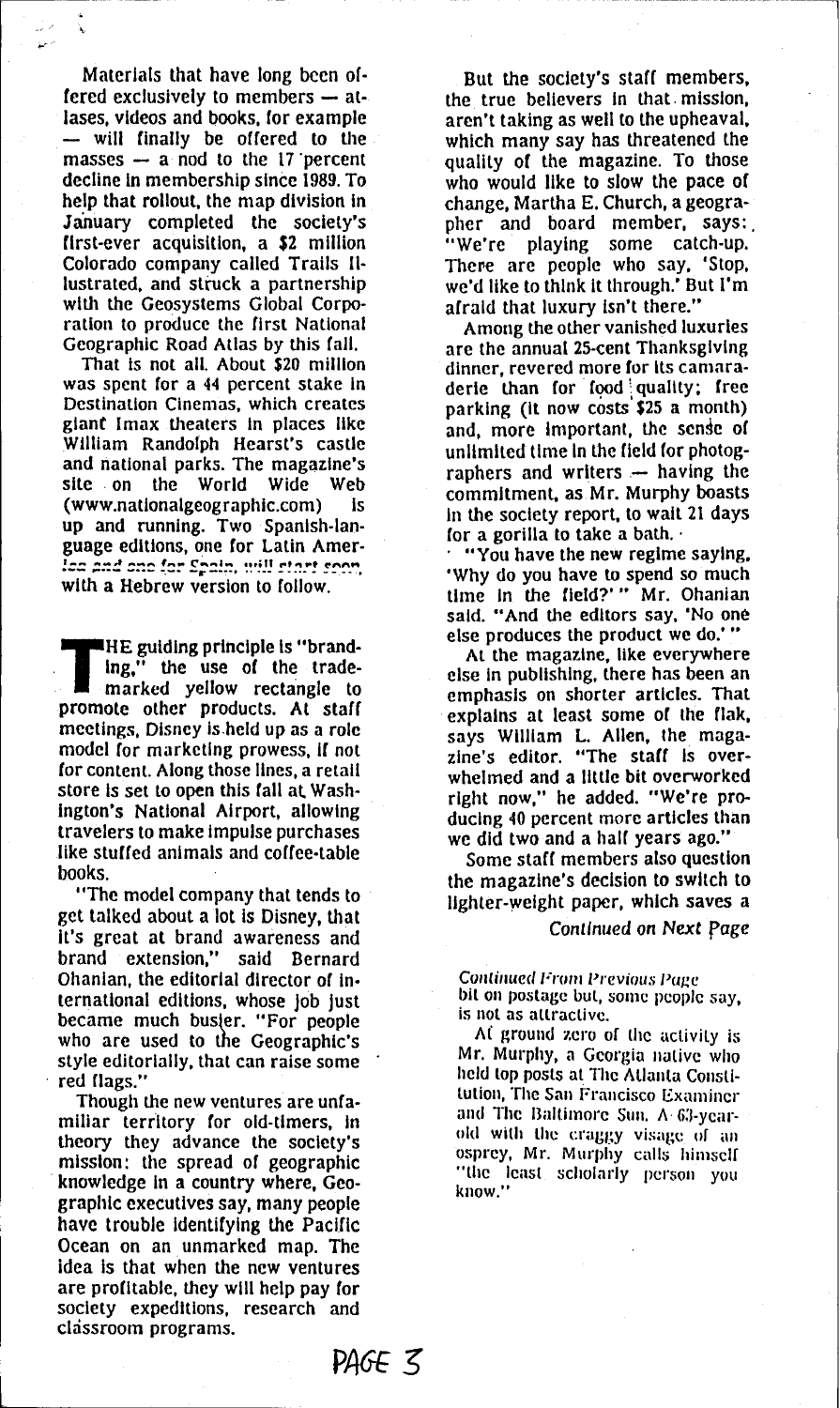And he has urged the staff to be a little less compulsive. "I don't want them to waste their Limc anymore calling the Library of Congress to find out how high is an elephant's eye," hc said. "On the other hand. they arc charged with the respnnslbilily of making things accurate, and beyond accurate, insightful."

•

**THAT said, his vision for Geographic includes producing the magazine in other languages, making the second vector in inter**graphic includes producing the making the society more of an international activist (he'd like to buy a rain forest, he says, to study and preserve it) and going after new technology to help spread geographic knowledge. "We're going to do the same kinds of things we've always done. but in additional· formals," he said in an intervicw in his sprawling corner officc atop the Geographic building fronting 17th Street. His staff, he added, "thinks it's revolutionary. but really, it's cvolutionary," something no more harmful than the decision to add photography in 1905 or to make television documentaries 60 years after that.

"Change is the rock in everybody's shoe," he said. "And some people limp."

Mr. Murphy said the society's members, with their computer literacy and fast-paced life styles. were themselves driving the change. As for the Thanksgiving dinner, he said: "We're not running a plantation here. Wc'rc trying to run a membership society."

Toward that end, he has hired many people who are sometimes viewed with suspicion by the oldtimers, mainly because they are seen as "his" people. Two of his friends, D. Ronald Daniel. a management consultant. and Terry Adamson, a Washington lawyer. are the outside directors on the five-member board that oversees the for-profit opcrations. On the society's board, he has added Nina Hollman, a former Simon & Schuster executive who arrived last year to run the book division and international editions. and John M. Fahey Jr., who was hired 15 months ago from Time-Life to head NaLional Geographic Ventures and was quickly promoted to chief opcr-

 $\blacksquare$ 

*PAGE* **Lf-**

atlug officer of the society.

At the same lime, other employees arc gone. most notably the 350 people who worked in Gaithersburg, Md., rilling customer orders. Thc building has been sold, and the services hired out to three corporations.

"There is a changing of the guard here, Irom the Grosvenor family to what a journalist would say is professional management," said Mr. Daniel, a director of McKinsey & Company, the management consulting firm, as well as the llarvard Corporutiun.

There was plenty of notice. Gil Grosvenor said he made clear to the board several years ago his plans to rctlrc at G5. Ncithcr of his two adult children wanted to continue the family's live-generation involvement with the Gcographic. (Thc Ihird child is in high school.) An executive search firm found Mr. Murphy in 1994, when he was president of the United States Golf Association.

And MI'. Grosvenor, who now conccntratcs un raising ponies and azaleas on his Maryland farm, is well aware of the staff's unease over the end of his Iamlly's tenure at the magazine.

"Hopefully, senior managers coming from other publications will rccognize the Importance of maintaining the image of the yellow rectangle," he said. "Image takes a long time to develop, in our case, 108 years. But images can be destroyed overnight. They arc very fragile."

There arc rumors that hc and Mr. Murphy. the past and the present, arc at cach other's throats. A senior cdltor, who spoke on condition of anonymity, said: "This place is like a Southern family with a dead aunt upstairs. Everybody knows she's there, but nobody wants to talk about iL."

Mr. Grosvenor and Mr. Murphy deny the talk of discord. Mr. Grosv? nor said, "When I walked out this door last June, I told Reg it's his ship."